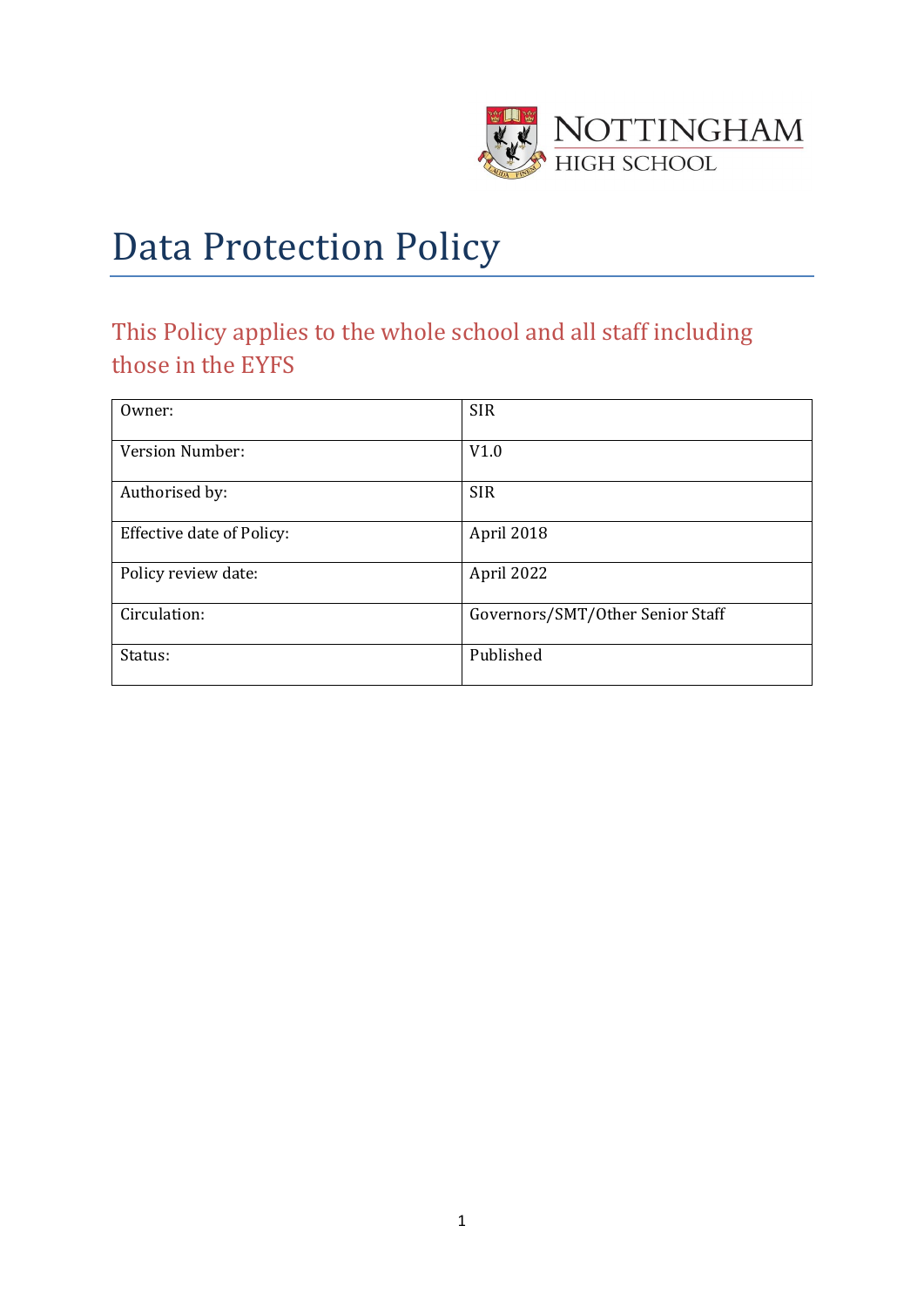

| <b>Contents</b> |                                                          | Page |
|-----------------|----------------------------------------------------------|------|
| 1.              | <b>Introduction</b>                                      | 3    |
| 2.              | Definitions and scope of the Policy                      | 3    |
|                 | Data Protection Compliance                               | 3    |
| $\bullet$       | <b>Personal Data</b>                                     | 3    |
| ٠               | Sensitive Personal Data                                  | 3    |
| ٠               | Processing                                               | 4    |
|                 | Exemptions                                               | 4    |
|                 | Personal data held on computer                           | 4    |
| ٠               | Paper records                                            | 4    |
| 3.              | <b>Data Protection Principles</b>                        | 5    |
| 4.              | <b>Practical Data Protection in School</b>               | 6    |
| ٠               | Legal bases of processing personal data                  | 6    |
| ٠               | Disclosing personal data                                 | 6    |
| ٠               | Handling personal data in general                        | 6    |
| $\bullet$       | Informing the individual                                 | 7    |
|                 | Sharing personal data                                    | 7    |
| 5.              | Data Security and staff responsibilities                 | 8    |
| 6.              | <b>Retention schedule and Disposing of Personal Data</b> | 11   |
| 7.              | <b>Rights of Individuals</b>                             | 12   |
| 8.              | <b>Further information and guidance</b>                  | 13   |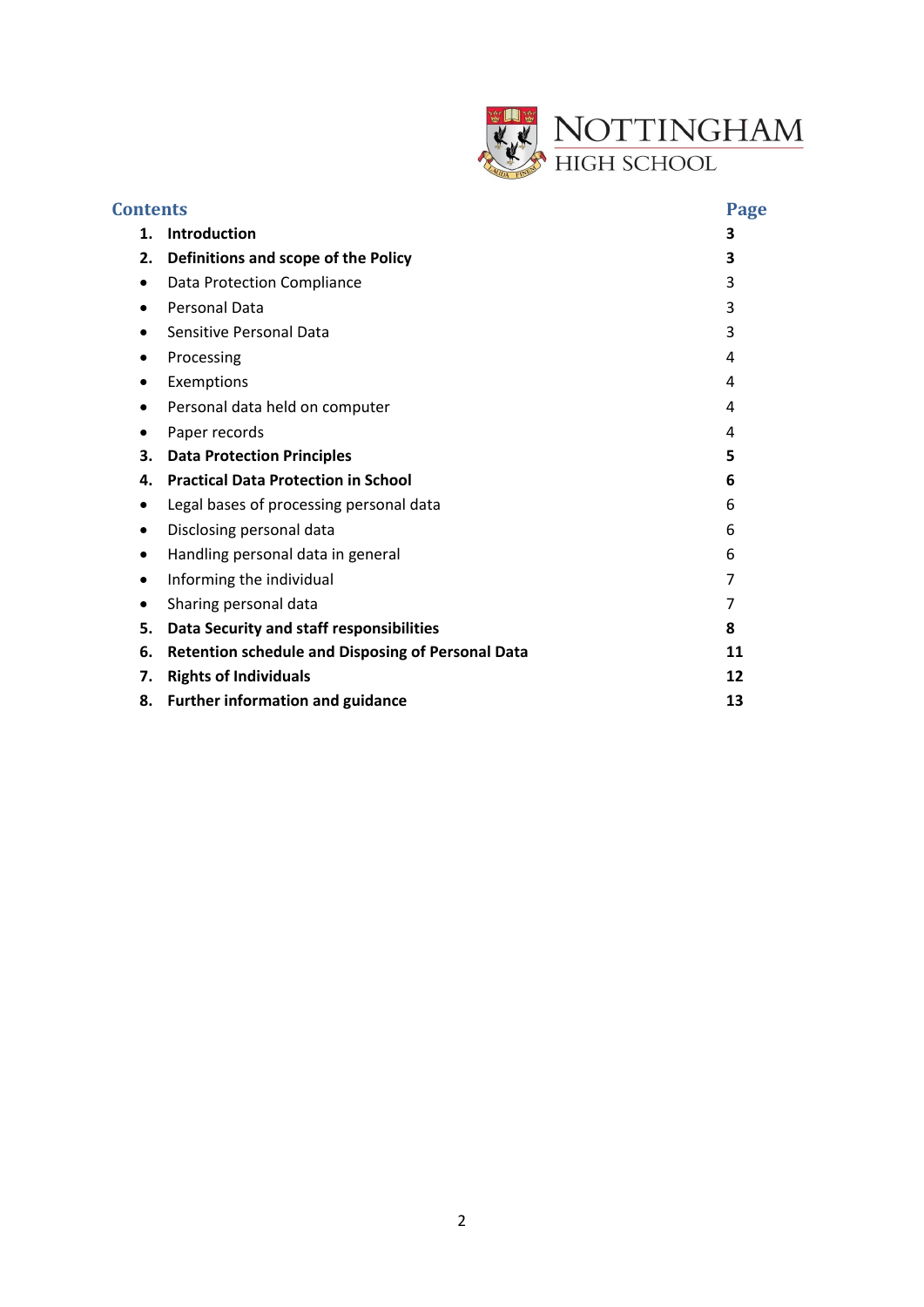

## **1. Introduction**

The General Data Protection Regulation (GDPR) 2016 is the law intended to strengthen and unify data protection for individuals within the European Union. It also addresses the export of personal data outside the EU. It applies to anyone who handles or has access to people's personal data and therefore applies to all staff at the School.

This policy is intended to ensure that personal information is dealt with properly and securely and in accordance with the General Data Protection Regulation. It will apply to information regardless of the way it is used, recorded and stored and whether it is held in paper files or electronically.

This policy sets out the basis on which the School will process any personal data we collect from data subjects, or that is provided to us by data subjects or other sources. It does not form part of any employee's contract of employment and may be amended at any time.

In particular, this policy requires staff to ensure that the Director of Finance and Operations be consulted before any significant new data processing activity is initiated to ensure that relevant compliance steps are addressed by the School. For example, where we implement new software which requires the School to provide personal data for the purpose of the new service – as we did for the new cashless catering service – or, where we decide to offer a service to our students delivered by a third party which means we provide some personal data – we provide health screening provided by the NHS for our students.

## **2. Definitions and scope of the Policy**

#### Data Protection Compliance

The School has a legal responsibility to comply with the GDPR. The School, as a corporate body, is named as the Data Controller under the regulation. The School has appointed the Director of Finance and Operations as the Compliance Lead who will endeavour to ensure that all personal data is processed in compliance with this Policy and the Principles of the GDPR. Any questions about the operation of this policy or any concerns that the policy has not been followed should be referred in the first instance to the Director of Finance and Operations, Headmaster or the Head of IJS.

Personal Data means any information relating to an identified or identifiable natural person. "Identifiable" means one who can be identified directly or indirectly, in particular by reference to an identification number or to one or more factors specific to physical, physiological, mental, economic, cultural or social identity. This means that a document might contain Personal Data about someone even if they are not named, (eg, if it was obvious who was being referred to).

Sensitive Personal Data includes information as to racial or ethnic origin, political opinions, religious beliefs, trade union membership, physical/mental health or condition, sexual life, actual or alleged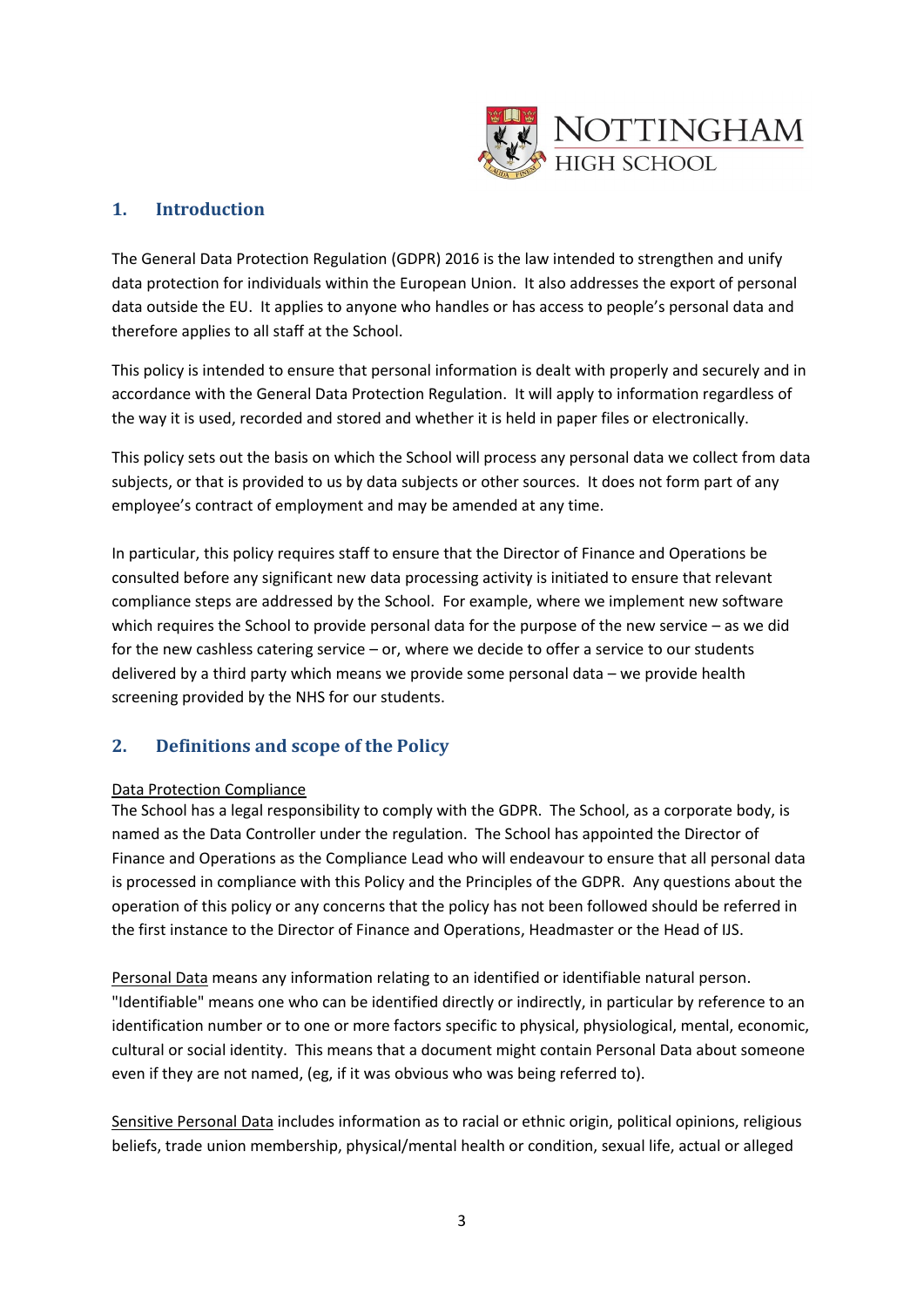

criminal offences and sentences imposed. Sensitive Personal Data will generally be processed only where one of the following conditions applies:

- The Data Subject has/have given explicit consent
- The processing is necessary to protect vital interests
- There is a medical or statutory requirement to process the data

Processing may include creating, obtaining, recording, holding, disclosing, amending, destroying or otherwise using personal data. This means that the School will be caught by the GDPR just by storing Personal Data. The School will process a wide range of Personal Data of pupils, their parents or legal guardians, staff, volunteers and Governors as part of its operation.

The purposes for which personal data may be used by us include:

- Compliance with our legal, regulatory, governance and good practice
- Gathering information as part of investigations by regulatory bodies or in connection with legal proceedings or requests
- Ensuring school policies are adhered to (covering email and internet use for example)
- Operational reasons such as admissions, timetable planning, co-curricular support and all aspects of delivery our service to students and their parents
- Investigating complaints
- Checking references
- Monitoring and managing staff access to systems and facilities
- Monitoring staff absences, conduct and discipline.
- Marketing our school

Exemptions from the provisions of the GDPR includes Personal Data processed in connection with the prevention or detection of crime and National Security. Any further information on exemptions should be sought from the Director of Finance and Operations.

The GDPR applies to Personal Data held on computer. This is the case regardless of how the information is held. For example, Personal Data stored in an email, in a spreadsheet, ISAMS or on a smartphone, are all caught by the GDPR. Recorded CCTV images and sound recordings will also contain Personal Data.

The GDPR also applies to most paper records. Best practice is to treat all paper records as being covered and therefore be subject to the GDPR. Virtually any information about someone is likely to be Personal Data. All of the following school related examples are likely to contain Personal Data and are therefore subject to the GDPR:

- Information about a child protection incident
- A record about disciplinary action taken against or an investigation into a member of staff
- Photographs of pupils
- A tape recording of an interview or meeting
- Contact details and other personal information held about pupils, parents and staff and their families
- Contact details of a member of the public who is enquiring about placing their child at the School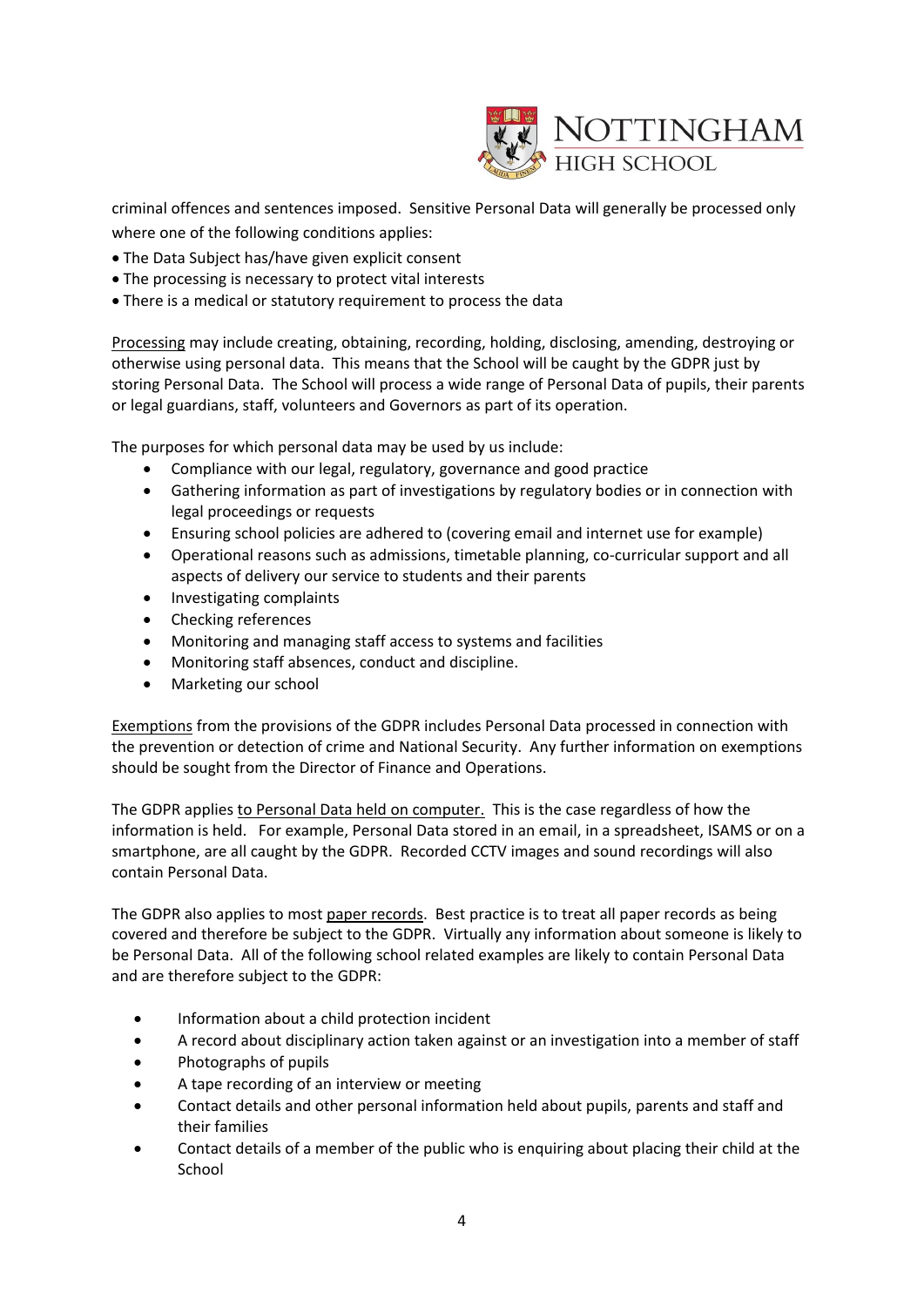

- Financial records of a parent
- Application forms and associated interview records
- Records of staff sickness absence or compassionate leave.

The School will regularly audit and update a Data Register to manage and mitigate risks where possible. The register will contain information on what data is held, where it is stored, how it is used, who is responsible for the data, the legal bases for processing and any other regulation or retention timescale that may be relevant.

## **3. Data Protection Principles**

The GDPR is based on six data protection principles, or rules for 'good information handling'. All staff should be aware of these and take personal responsibility for the practical application of this policy. Practical guidance on how this relates to School life are detailed in section 4 below.

- 1. Data must be processed fairly, lawfully and in a transparent manner in relation to individuals. There are six lawful bases for processing data:
	- Consent
	- Contract
	- Legal Obligation
	- Vital interests
	- Public Task
	- Legitimate interests.
- 2. Personal data shall be obtained only for specified, explicit and legitimate purposes and not further processed in a manner that is incompatible with those purposes; further processing for archiving purposes in the public interest, scientific or historical research purposes or statistical purposes shall not be considered to be incompatible with the initial purpose;
- 3. Personal data shall be adequate, relevant and limited to what is necessary in relation to the purposes for which they are processed;
- 4. Personal data shall be accurate and, where necessary, kept up to date; every reasonable step must be taken to ensure that personal data that are inaccurate, having regard to the purposes for which they are processed, are erased or rectified without delay;
- 5. Personal data shall be kept in a form which permits identification of data subjects for no longer than is necessary for the purposes for which the personal data are processed; personal data may be stored for longer periods insofar as the personal data will be processed solely for archiving purposes in the public interest (including safeguarding), scientific or historical research purposes or statistical purposes subject to implementation of the appropriate technical and organisational measures required by the GDPR in order to safeguard the rights and freedoms of individuals; and
- 6. Personal data shall be processed in a manner that ensures appropriate security of the personal data, including protection against unauthorised or unlawful processing and against accidental loss, destruction or damage, using appropriate technical or organisational measures.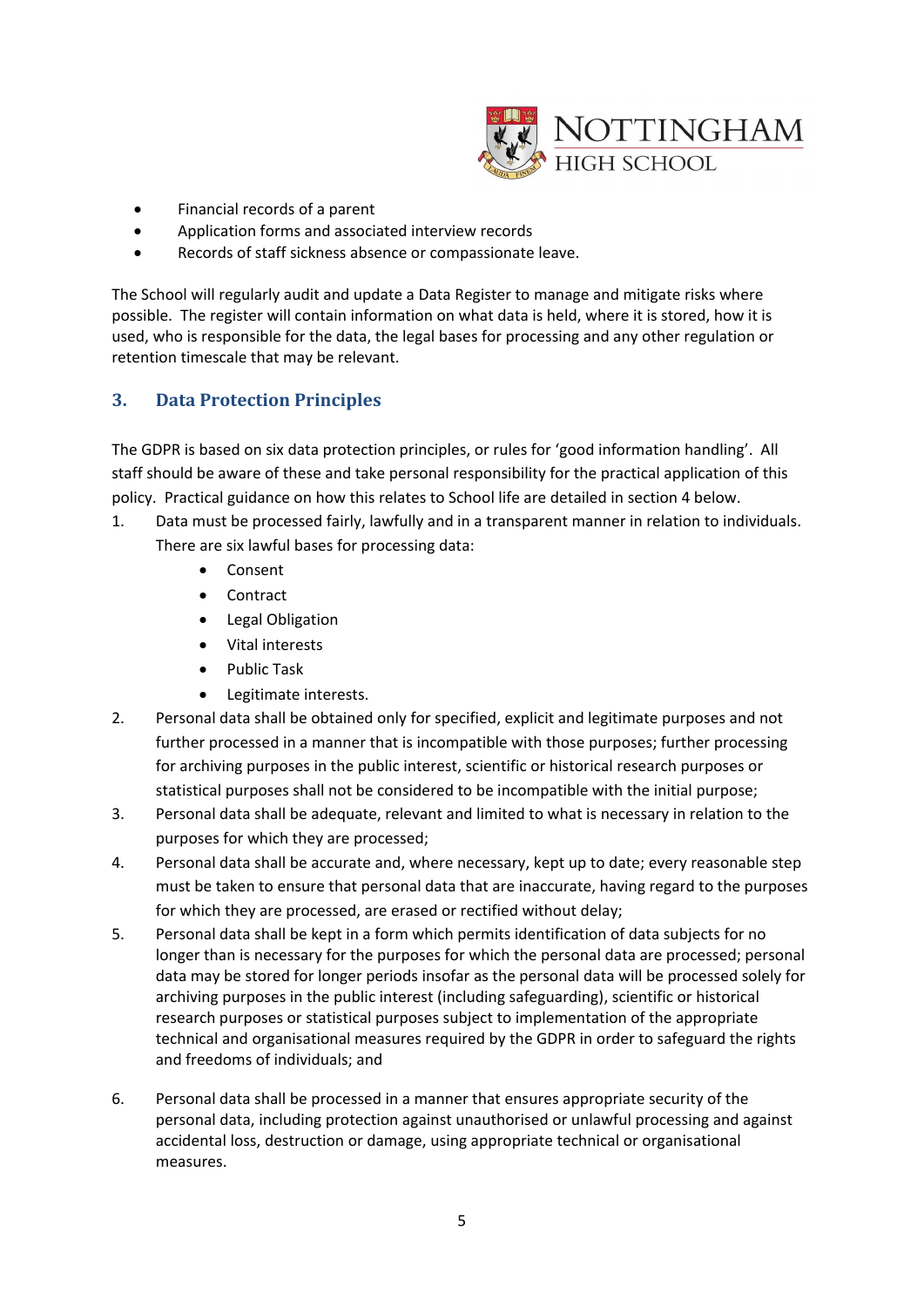

## **4. Practical Data Protection in School**

Legal bases of Processing Personal Data - Personal Data should only be used for specific and legitimate interests. In the case of the School these are:-

- Providing pupils and staff with a safe and secure environment, an education and pastoral care – legitimate interest and contractual
- Providing activities for pupils and parents this includes school trips and activity clubs legitimate interest for academic and consent for co-curricular
- Providing academic and examination references for pupils legitimate interest
- Providing employment references for pupils and staff legitimate interest
- Administering the recruitment and employment of staff contract
- Safeguarding and promoting the welfare of children legal obligation
- Protecting and promoting the interests and objectives of the School this includes fundraising – legitimate interest
- Fulfilling the School's contractual and other legal obligations. Contract and legal obligation

School staff must not Process Personal Data for any other purpose without the Director of Finance and Operations permission.

Staff should not use Personal Data for any purpose that is incompatible with the purpose for which it was originally acquired without obtaining the Director of Finance and Operations permission.

Disclosing Personal Data - Staff will frequently disclose Personal Data for legitimate professional purposes. For example, staff may routinely discuss a pupil's academic progress with parents. This is allowed by the GDPR, but staff will need the permission of the Director of Finance and Operations before they:-

- disclose Personal Data in circumstances which might be considered unusual
- where the Personal Data includes Sensitive Personal Data
- transfer Personal Data outside the European Economic Area (EEA)
- disclose personal data (e.g. grades; positions in exams) relating to any other student or their families when discussing such matters relating to their tutees.

#### Handling Personal Data in general

- Staff must not use Personal Data for any purpose that is incompatible with the purpose for which it was originally acquired without obtaining the individual's consent. Staff should seek advice from the Director of Finance and Operations in all but the clearest of cases, but if information has been obtained in confidence for one purpose, it must not be used for any other purpose without authorisation from the Data Subject
- The School must process Personal Data in a way that is fair to individuals. Following this policy is likely to mean that the processing is fair in most cases. However, the concept of fairness can be quite difficult to define and staff should inform the Director of Finance and Operations if they feel that any of the processing of Personal Data appears to be unfair to any individual in any way even if the processing appears to comply with this policy.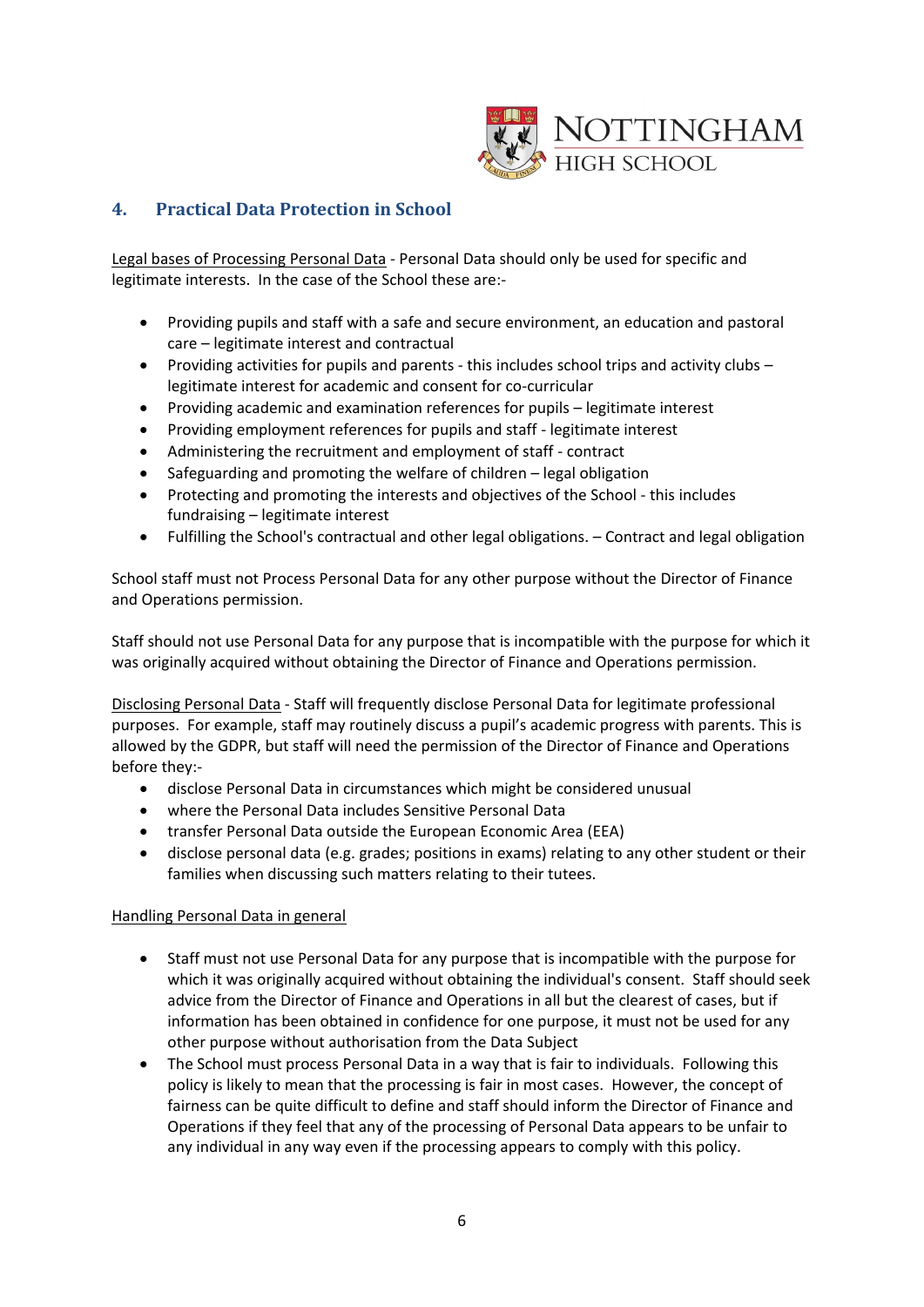

- The School must only keep Personal Data for as long as is reasonably necessary. Staff should consult the School's Records Management Guidance for guidance on data retention.
- Staff should ensure that Personal Data is complete and kept up-to-date. For example, if a parent notifies a member of staff that their contact details have changed, the member of staff should inform the School's Database Manager so that the School's central record can be updated.
- The School must ensure that it has sufficient Personal Data. For example, a teacher writing a report about a pupil should ensure that he/she has all the pupil's relevant records including learning support information to hand.
- The School must not process Personal Data in a way that is excessive or unnecessary. For example, where 8 pupils out of a class of 20 attend a field trip, the member of staff should only take records (such as information about allergies and parent contact details) of those 8.
- Personal Data held on individual staff personal files must relate only to that individual. For example, payroll instructions must be specific to the individual concerned, or on separate sheets for filing. This is to ensure that Personal Data of staff is not disclosed inadvertently.

Informing the individual - Individuals must be told what data is collected, and what it is used for, unless it is obvious. This is called a privacy notice or fair processing statement. Individuals should also be told which third parties (if any) it will be shared with and anything else which might be relevant.

Staff are not expected to routinely provide pupils, parents and others with a privacy notice as this should have already been provided in the parent contract and copies of the parent and pupil privacy notices can be found on the School's website. Having said this, staff should inform the Director of Finance and Operations if they suspect that the School is using Personal Data in a way which might not be covered by an existing fair processing notice. This may be the case where, for example, staff are aware that the School is collecting medical information about children without telling their parents what that information will be used for.

Sharing Personal Data - The general position is that Personal Data should only be shared on a "need to know" basis. Before sharing Personal Data staff should:

- Make sure they are allowed to share it
- Ensure adequate security (please see section 5 below)
- Make sure that the sharing is covered in the School's privacy notices for pupils and parents.

Sharing Personal Data within the School - This section applies when Personal Data is shared within the School. Personal Data should only be shared within the School on a "need to know" basis although this will not prevent sharing Personal Data where doing so is reasonable and proportionate and is done in accordance with this policy and on the understanding that the Staff Code of Conduct applies to all aspects of confidentiality within school.

Staff should think about whether the person(s) they wish to share the Personal Data with needs access to the information. Good examples of sharing which are *likely to comply* with GDPR include:

- A teacher discussing a child's academic progress with other members of staff (for example, for advice on how best to support the child)
- Informing an exam invigilator that a particular pupil suffers from panic attacks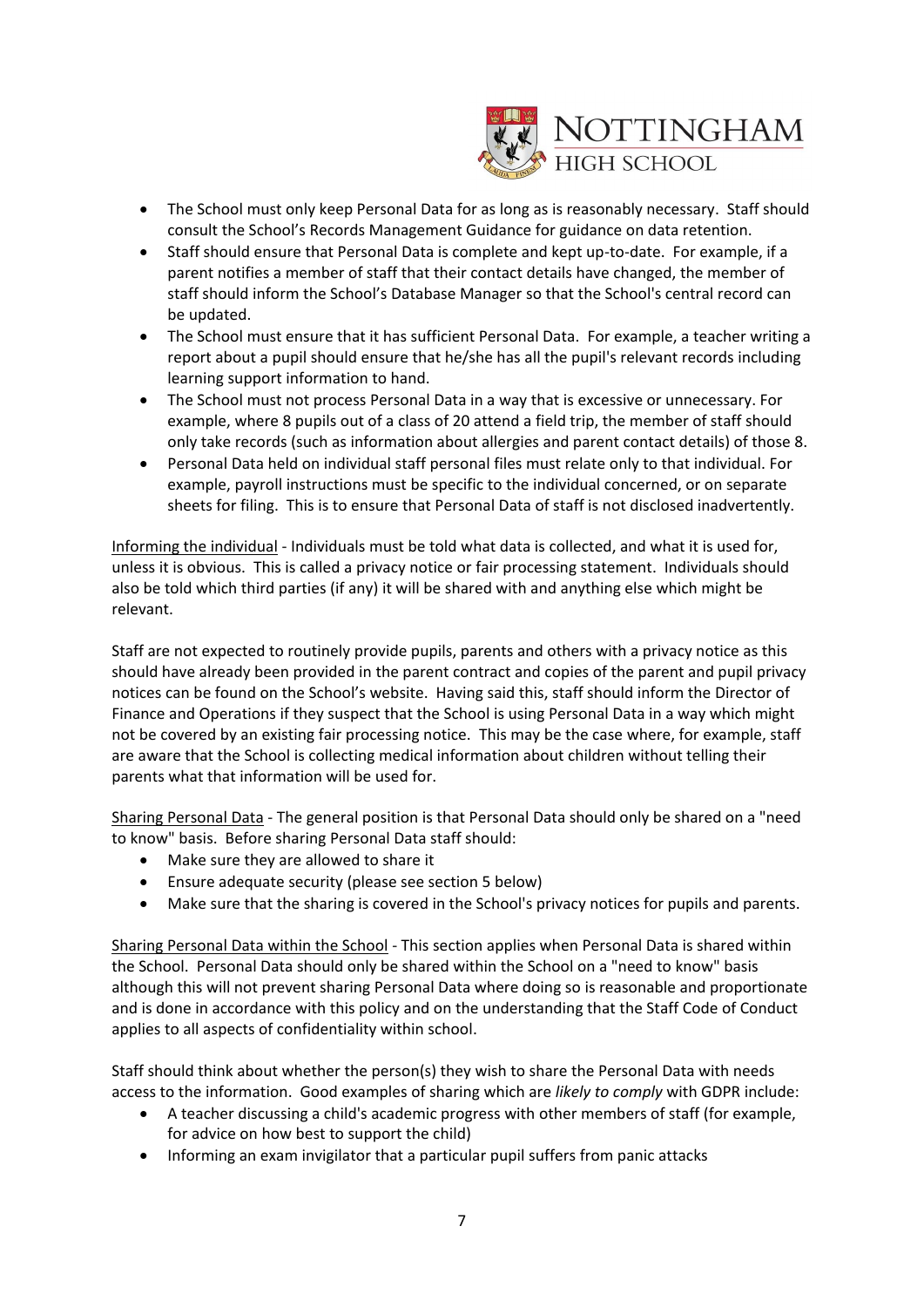

• Disclosing details of a persons allergy to bee stings to colleagues so that they will know how to respond. Other private health matters must still be kept confidential and advice should be sought from the Operations Manager if in doubt.

Good examples of sharing which are *unlikely to comply* with GDPR include:

- The Head being given access to all records kept by nurses or counselling staff working within the School (seniority does not necessarily mean a right of access)
- Disclosing personal contact details for a member of staff (e.g. their home address and telephone number) to other members of staff (unless the member of staff has given permission or unless it is an emergency).
- Sharing academic data with a pupil that also shows the data relating to other students.

Sharing Personal Data with individuals and organisations outside of the School (for example, with other schools, colleges, social services, the Police, and contractors) is often permissible so long as doing so is fair and lawful under GDPR. Staff should always speak to the Director of Finance and Operations if in doubt, or if staff are asked to share Personal Data in a new way.

Before sharing Personal Data outside of the School, staff should:

- Make sure that they are allowed to share it
- Ensure adequate security (please see section 7 below). What is adequate will depend on the nature of the data. For example, if the School is sending a child protection report to social services on a memory stick then the memory stick must be encrypted
- Make sure that the sharing is covered in the privacy notices for pupils and parents (please see section 7).
- The School should ensure that any emails which contain attachments with Sensitive Personal Data in are encrypted. This includes emails sent to parents.
- Staff should not disclose Personal Data to the Police without permission from the Director of Finance and Operations, Headmaster or the Head of IJS (unless it is an emergency). The Police are required to request Personal Data formally using an appropriately worded form and through a secure email.
- Staff must not disclose Personal Data to contractors without permission from the Director of Finance and Operations, Headmaster or the Head of IJS. This includes, for example, sharing Personal Data with an IT contractor (e.g., where the contractor is to carry out a data cleansing exercise).
- Staff should be aware of the use of deceit to obtain personal data from people or organisations. Staff should seek advice from the Director of Finance and Operations, Headmaster or the Head of IJS where staff are suspicious as to why the information is being requested or if they are unsure of the identity of the requester (e.g. if a request has come from a parent using a different email address).

## **5. Data Security and staff responsibilities**

Information security is the most important aspect of data protection compliance. Most of the fines under the Data Protection Act 1998 related to security breaches such as leaving an unencrypted memory stick in a public place, sending sensitive documents or information to the wrong recipient, leaving a computer screen on and unlocked with personal data accessible, leaving printed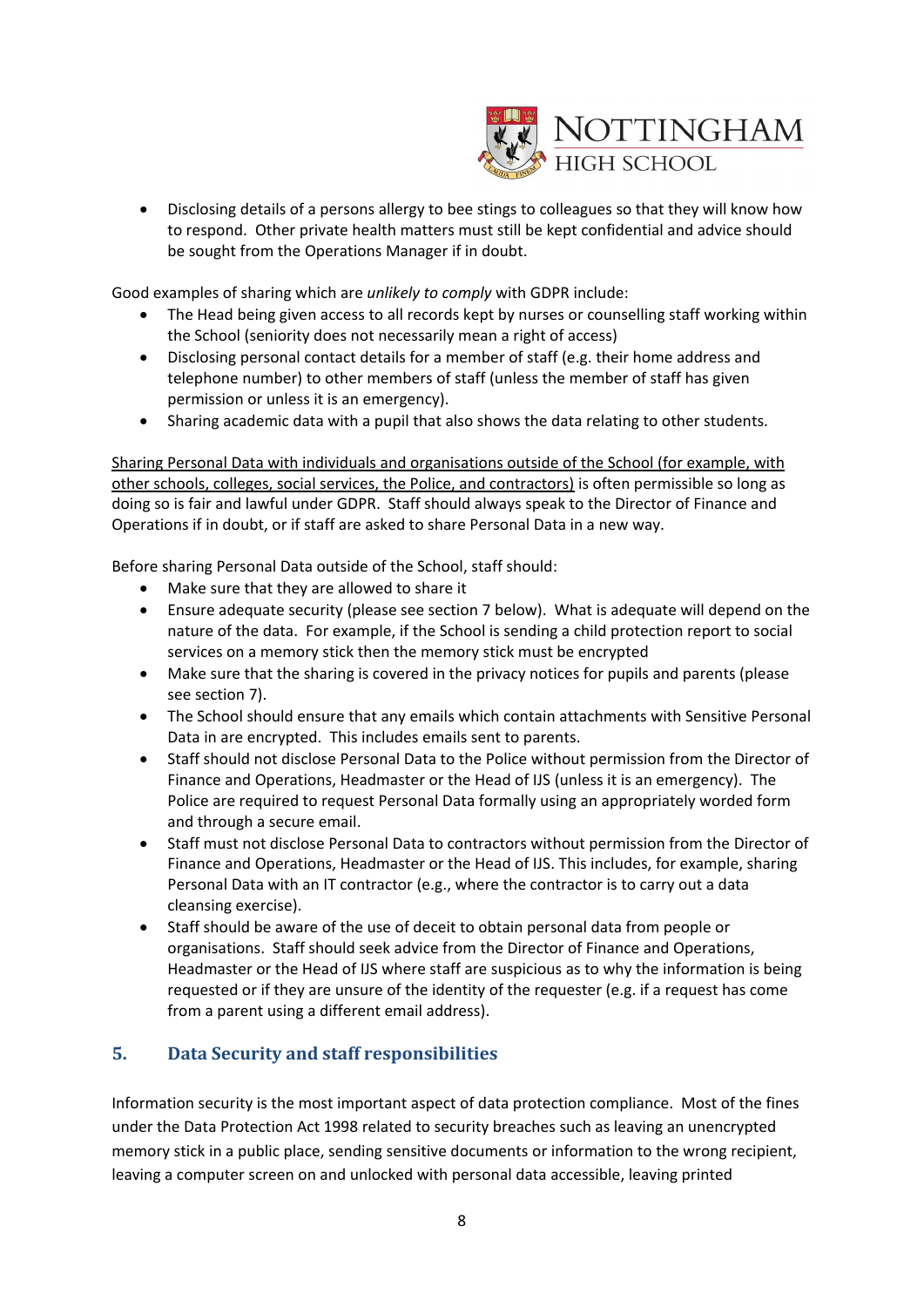

information on the teacher's desk, disposing of confidential documents without shredding them first or accidentally uploading confidential information to the web. Under GDPR, the scale of fines has increased dramatically which increase risks associated with any security breaches significantly. Staff must do all that they can to ensure that Personal Data is not lost or damaged, or accessed or used without proper authority and must be familiar with and comply with all associated school policies and procedures.

GDPR requires the School to take organisational measures (for example, ensuring that staff are trained on information security), and technical measures (for example, encryption, secure shredding etc) to ensure that Personal Data is kept secure.

The School must ensure that appropriate security measures are taken against unlawful or unauthorised processing of personal data, and against the accidental loss of, or damage to, personal data. This is in relation to data belonging to staff, parents, ON, governors and pupils.

Where a member of staff is permitted to take data offsite it will need to either be encrypted or kept secure at all times. School recognises that staff will need to access personal data from home or remotely for the fulfilment of their duties and responsibilities and staff will be supported to identify suitable technical and organisational solutions to this practical requirement.

#### **Staff must**

- **•** Immediately report all security incidents, breaches and weaknesses, to the IT Manager. This includes anything which the member of staff becomes aware of even if they are not directly involved (for example, if a teacher notices that document storage rooms are sometimes left unlocked at weekends) or if documents are left lying around in the staff room – please take particular care when printing to remote printers.
- Be very careful when sending correspondence containing Personal Data (e.g., sending an email, or sending documents by post). Staff should check that they are sending the correct Personal Data to the intended recipient very carefully and ideally should ask an appropriate colleague to check both the data to be sent and the individual recipient for accuracy.
- Extreme care must be used with attaching files to emails.
- Comply with all School procedures relating to the handling of Personal Data and use of IT equipment.
- Not use or leave computers, portable electronic devices or papers where there is a significant risk that they may be viewed or taken by unauthorised persons. Staff should take reasonable steps to ensure that such devices are not be viewed in public, and they must never be left in view in a car, where the risk of theft is greatly increased.
- Be vigilant of the risks posed by cameras on mobile phones. As such, Sensitive Personal Data should always be carried in sealed envelopes / folders to avoid it being photographed.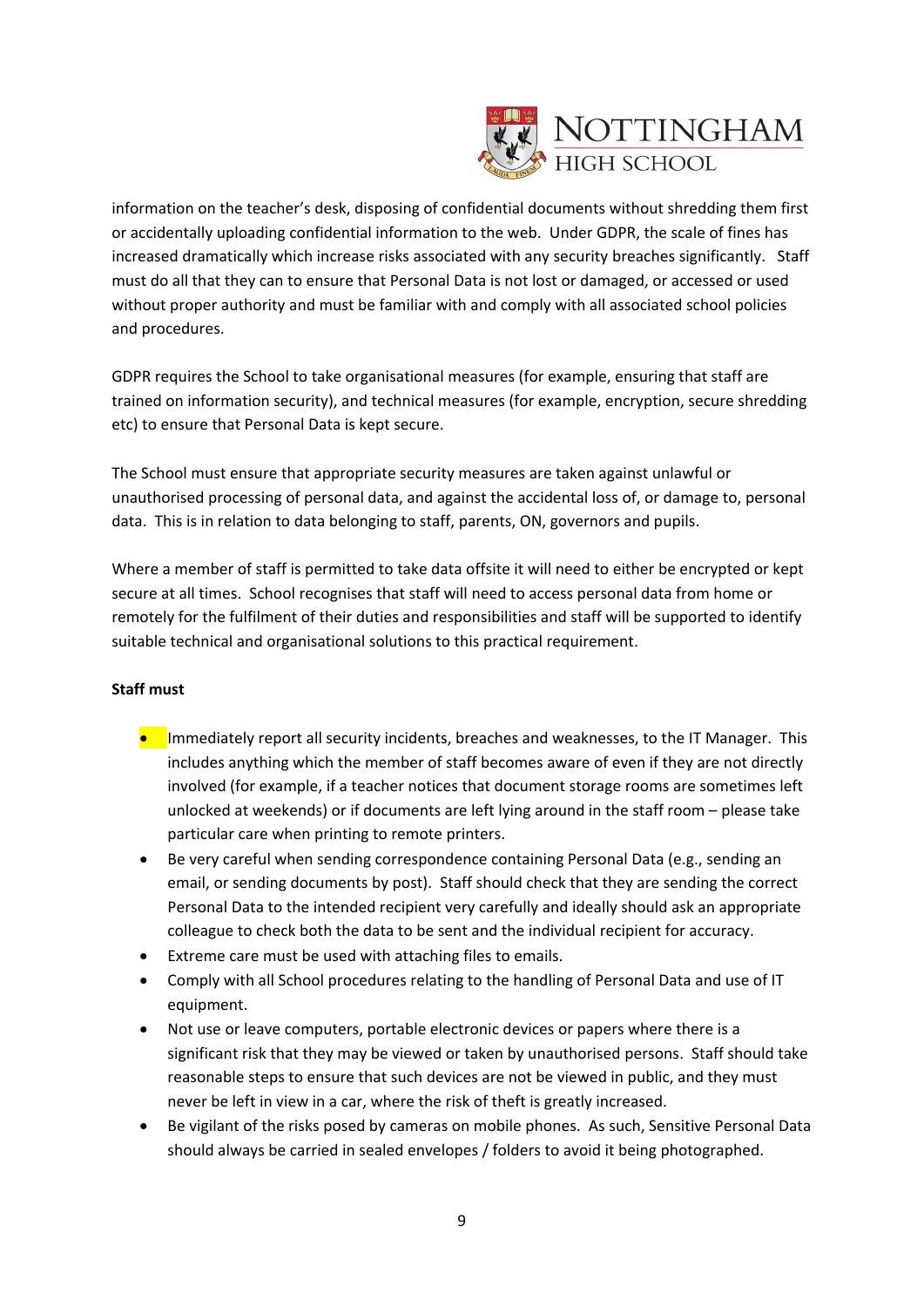

- The School uses a range of measures to protect Personal Data stored on computers, including, anti-virus and security software, user passwords, and back-up systems. These should be used in all cases.
- Staff must ensure that all electronic data is stored in a School approved location internal network or in the School's chosen cloud service. If in doubt, please contact the IT Manager.
- When staff need to access personal data from home or remotely, they should use the remote desktop facility (ie ISAMS and Office 365).
- Not download Personal Data relating to the School to their own computers or send such Data to their own email accounts. For example, they must not send School related emails containing Personal Data to their private email account.
- Not allow unauthorised access to School computers or other computers containing School related Personal Data. For example, staff should not allow pupils or their friends and family access to their work computers or work emails.
- Use bcc (blind carbon copy) where appropriate. ISAMS is a more secure email facility for large scale communications with parents.
- Lock their computers when not in use at all times.
- Keep any passwords secure although passwords are not always effective and are not a substitute for encryption. Passwords should contain at least eight characters, use special symbols, be difficult to guess, and should be changed frequently.
- Encryption should be used, when handling personal, sensitive or confidential data. This includes saving internally on the approved school systems and when transferring data to external entities (please refer to the document How to Encrypt which can be found within the IT Guidance on SharePoint).
- Ensure that personal data held in hard copy/paper form are kept under lock and key in a secure location.
- Take extra precautions in relation to any Sensitive Personal Data and any Personal Data which is particularly confidential, both of which should be stored in a storage room or in a strong cabinet (again under lock and key).
- Ensure that documents containing Personal Data are never left unattended on desks.
- Comply with the School's Internet and email policy for staff 2020.

#### **Staff must not**

- Do anything to compromise the security of any of the School's systems.
- Change any privacy settings or connect any device that has not been provided by the School (such as a memory stick)
- Click any links in documents or emails, unless the member of staff is absolutely sure that source is trusted.
- Store School information in third party cloud service providers such as Apple iCloud, Dropbox or Google Drive.
- Synchronise the School's cloud services with non-School devices.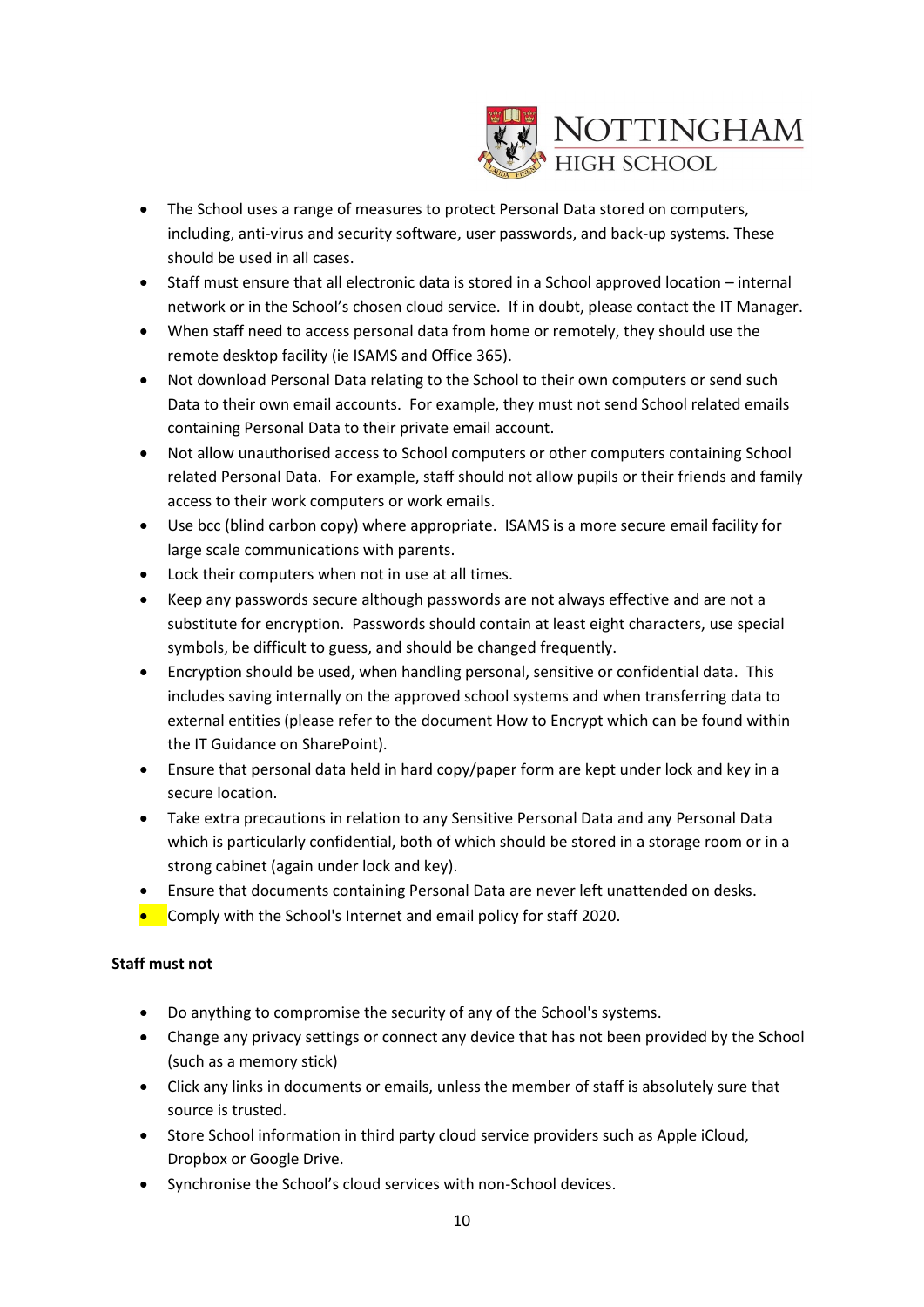

• Attempt to gain unauthorized access to any part of the School's ICT system.

Some School Personal Data is so sensitive that it should never be taken off site, and / or accessed by staff using their own devices, without specific permission from the Director of Finance and Operations, Headmaster or the Head of IJS or where the School has special arrangements in place for the safe management of school trips. This includes:-

- Information concerning child protection matters
- Information about serious or confidential medical conditions and information about special educational needs
- Information concerning serious allegations made against an individual (whether or not the allegation amounts to a criminal offence and whether or not the allegation has been proved)
- Financial information (eg, about parents and staff)
- Any other information which falls within the definition of Sensitive Personal Data under GDPR. (see section 2 above)

## **6. Retention schedule and Disposing of Personal Data**

Any record containing Personal Data should be securely destroyed, in accordance with the appropriate retention period as indicated in the Schools Records Management Guidance. The School follows the Information and Records Management Society Retention Guidelines for Schools which is available on Sharepoint or from the EA to the Headmaster or the Operations Manager.

Personal Data must not be kept for longer than is necessary and any paper documents should be shredded or placed in the confidential waste bins provided located in Finance or the Staff Workroom. Cross cut shredders can be located in the Operations Office, Art Department, Examinations Officer Office and with the EA to the Headmaster. CDs, memory sticks and other storage media should be physically destroyed when they are no longer required. When disposing of computer records containing Personal Data it is important to make sure that the record is permanently deleted. It is not sufficient just to move the file into the recycle bin. Specialist software should be used to permanently delete the computer record. Further information is available from the IT Manager.

All paper records should be disposed of securely. For example, if a member of staff is working from home then they should return any paper waste to the School to be securely disposed of.

Where records have been identified as being worthy of permanent preservation, arrangements should be made to transfer the records to the Archives.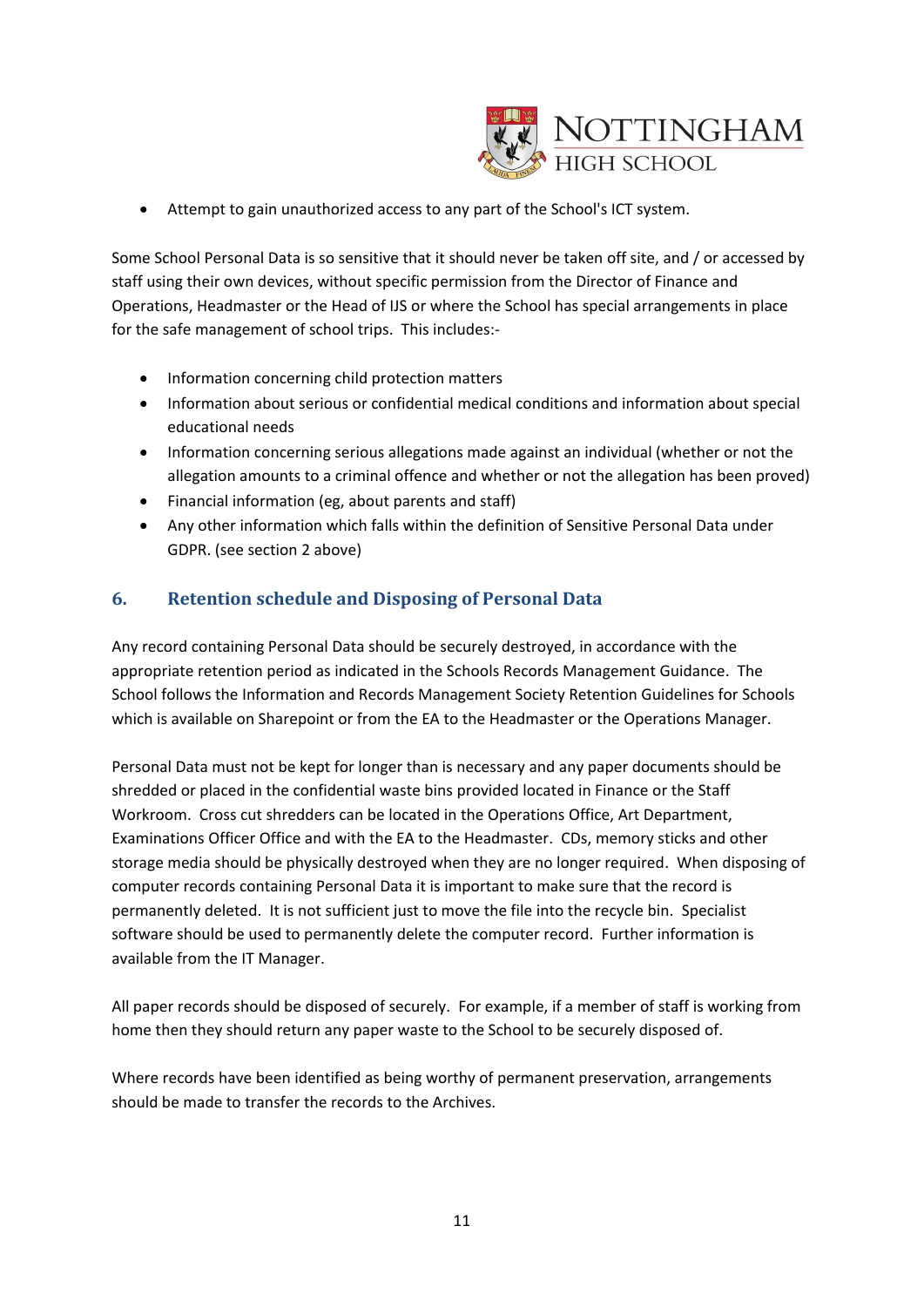

Where lengthy retention periods have been allocated to records, members of staff may wish to consider converting paper records to other media such as digital media. The lifespan of the media and the ability to migrate data where necessary should always be considered.

## **7. Rights of Individuals**

Individuals have a number of rights under GDPR.

- 1. The right to be informed relates to the School's obligation to provide 'fair processing information' typically through a privacy notice. The School's HR Privacy Notice applies to all staff and the student and parent privacy notice is accessible via the website.
- 2. Individuals have the right to access their personal data and supplementary information. The right of access allows individuals to be aware of and verify the lawfulness of the processing.

This is one of the most commonly exercised rights - to request a copy of the Personal Data the School holds about them. This is called a Subject Access Request. Any staff who receives a Subject Access Request must promptly forward it to the Director of Finance and Operations, Headmaster or the Head of IJS, which should be on the same day. This is important as there is a statutory procedure and timetable which the School must follow. Staff must never respond to a Subject Access Request themselves. Staff should be aware that there is no obligation to refer to any legal bases for the request or to use the phrase "Subject Access Request" when making a request. By way of an example, an email which simply states "Please send me copies of all emails you hold about me" is a valid Subject Access Request.

Subject to a number of limited exceptions, potentially all information about an individual may be disclosed should a Subject Access Request be made. There is no exemption for "embarrassing" information. For example, an exchange of emails containing gossip about an individual will usually be disclosable. As such, staff must be aware that anything they put in an email is potentially disclosable.

- 3. GDPR gives individuals the right to have personal data rectified and the School has one month to respond to requests for rectification. Any staff who receives a request for data to be rectified must promptly forward it to the Director of Finance and Operations, Headmaster or the Head of IJS, which should be on the same day.
- 4. GDPR gives individuals the right to erasure or the right to be forgotten. Any such requests for staff would need to be considered in the wider context of safeguarding but for former students this could be a legitimate request.
- 5. GDPR gives individuals the right to block or suppress processing of personal data. This is not likely to affect school.